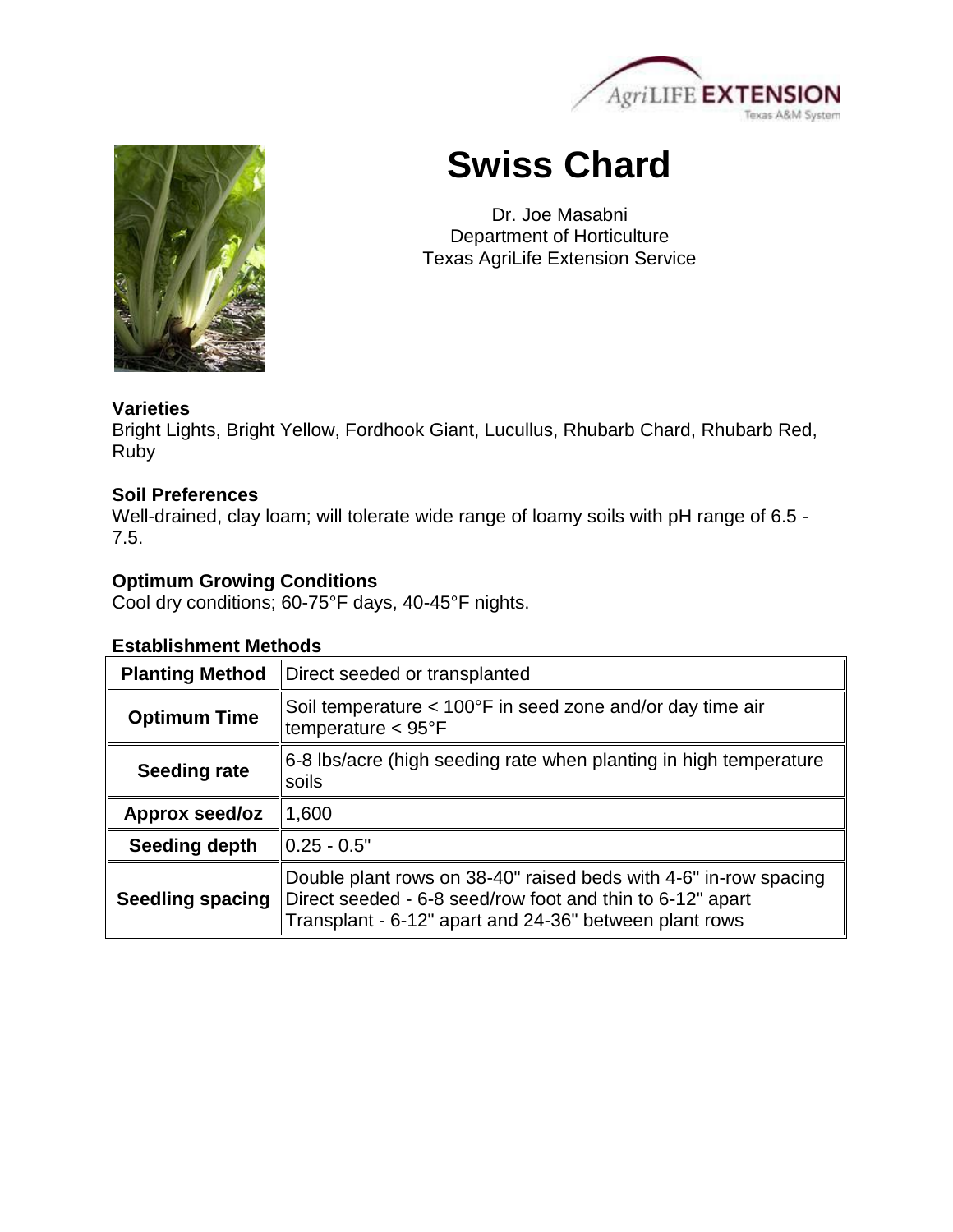

# **Fertility/Fertilization**

Rates presented as actual lbs/acre  $N_2$ ,  $P_2O_5$ , and  $K_2O$  (base actual rates applied on soil test results).

| Generalized rate: 120 - 75-80 lb/acre |                                                                                                                               |  |
|---------------------------------------|-------------------------------------------------------------------------------------------------------------------------------|--|
| $N^*$                                 | 100-150 lbs<br>75-100 lbs preplant<br>20-30 lbs after each cutting (use tissue analysis to determine<br>supplemental N rates) |  |
| Р                                     | 75-100 lbs banded 2" below seed at planting                                                                                   |  |
| К                                     | 70-100 lbs (not normally needed in most spinach production areas)<br>of Texas)                                                |  |

\* Ammonium nitrate is very stable and least likely to evaporate. Urea and ammonium sulfate evaporate if not incorporated.

#### **Water/Irrigation**

Low to moderate demand (10-15"). If soil moisture low, irrigate after each cutting. Overhead sprinkler irrigation not advisable as it increases the incidence of foliar diseases.

#### **Pest Management**

### **Swiss Chard Diseases and Common Name of Fungicidal Controls**

| <b>DISEASE</b>           | <b>FUNGICIDE*</b>                                                                                                    | <b>OMRI LISTED FUNGICIDE**</b>                                                                                                                                                |
|--------------------------|----------------------------------------------------------------------------------------------------------------------|-------------------------------------------------------------------------------------------------------------------------------------------------------------------------------|
| Damping off<br>(Pythium) | Thiram, Fludioxonil                                                                                                  |                                                                                                                                                                               |
| <b>Downy Mildew</b>      | Azoxystrobin,<br>Fenamidone,<br>Fluopicolide, Fosetyl-Al,<br>Mandpropamid,<br>Potassium Phosphite,<br>Pyraclostrobin | Bacillus pumilus, Bacillus Subtilis,<br>Extract of Reynoutria sachalinensis,<br>Hydrogen Dioxide, Neem Oil,<br><b>Streptomyces lydicus</b>                                    |
| Leaf spots               |                                                                                                                      | Neem Oil                                                                                                                                                                      |
| <b>Powdery mildew</b>    | Azoxystrobin, Potassium<br>Phosphite, Potassium<br>Salts of Fatty Acids,<br>Pyraclostrobin,<br>Triflumizole          | Bacillus pumilus, Bacillus subtilis,<br>Extract of Reynoutria sachalinensis,<br>Hydrogen Dioxide, Neem Oil,<br>Potassium Bicarbonate, Streptomyces<br><i>lydicus</i> , Sulfur |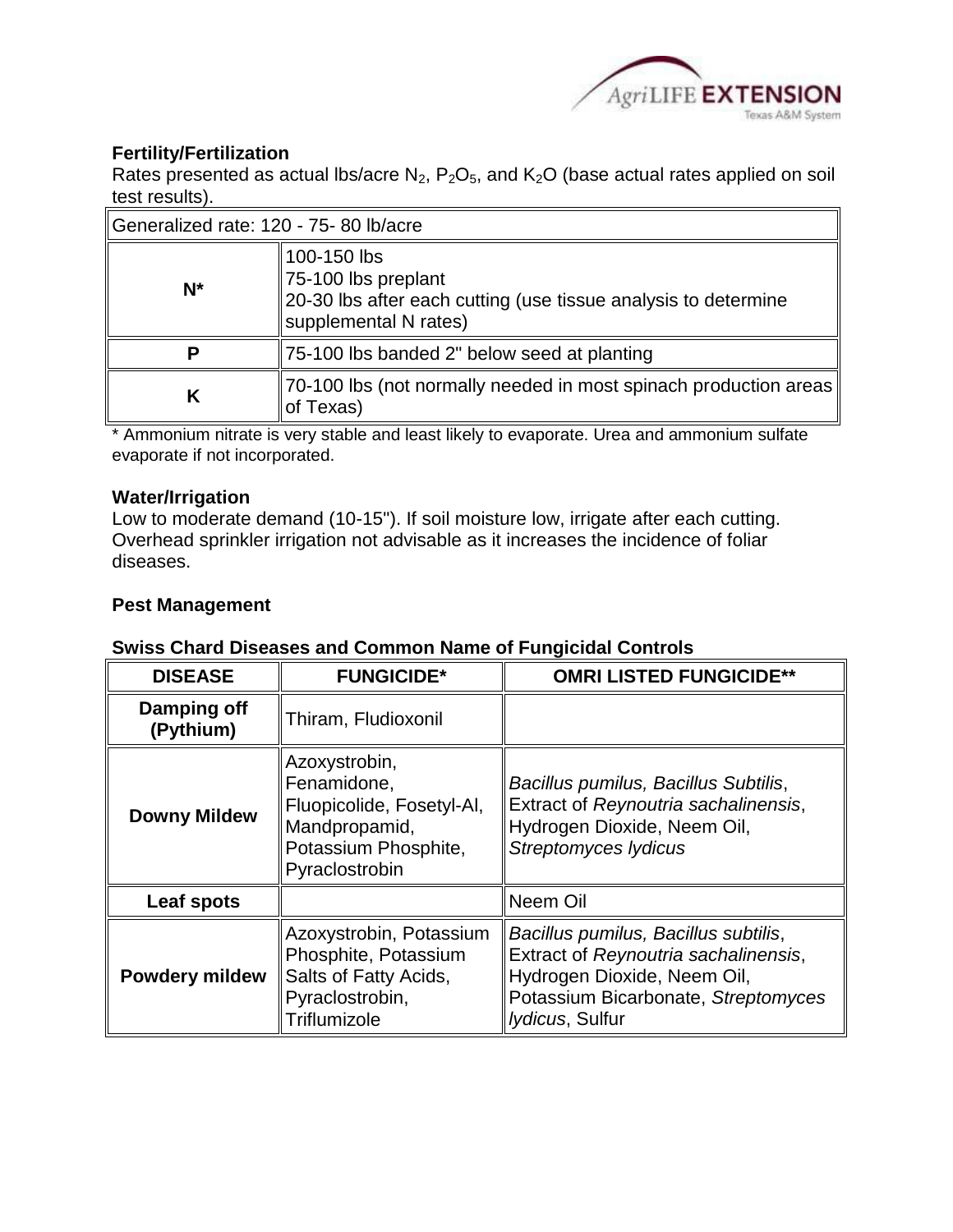

| <b>INSECT</b>      | <b>INSECTICIDE*</b>                                                                                                                                               | <b>OMRI LISTED</b><br><b>INSECTICIDE**</b>                                   |
|--------------------|-------------------------------------------------------------------------------------------------------------------------------------------------------------------|------------------------------------------------------------------------------|
| <b>Aphid</b>       | Acetamiprid, Bifenthrin, Dimethoate,<br>Imidacloprid, Naled, Permethrin,<br>Potassium Salts of Fatty Acids,<br>Spirotetramat, Thiamethoxam, Zeta-<br>Cypermethrin | Azadirachtin, Neem Oil,<br><b>Peppermint and Rosemary</b><br>Oil, Pyrethrins |
| <b>Armyworms</b>   | Bifenthrin, Carbaryl, Flubendiamide,<br>Naled, Spinetoram, Thiodicarb, Zeta-<br>Cypermethrin                                                                      | Azadirachtin, Bacillus<br><i>thuringiensis</i> , Pyrethrins,<br>Spinosad     |
| <b>Flea Beetle</b> | Beta-Cyfluthrin, Bifenthrin, Carbaryl,<br>Cyfluthrin, Dinotefuran,<br>Thiamethoxam, Zeta-Cypermethrin                                                             | Azadirachtin, Kaolin,<br>Pyrethrins,                                         |
| Leafminer          | Cyromazine, Dimethoate, Dinotefuran,<br>Naled, Permethrin, Thiamethoxam                                                                                           | Azadirachtin, Pyrethrins,<br>Spinosad                                        |
| Webworm            | Malathion                                                                                                                                                         | Pyrethrins                                                                   |

#### **Weeds and Common Name of Herbicidal Controls**

| <b>WEED</b>                     | <b>HERBICIDE*</b>                                                              | <b>OMRI LISTED</b><br><b>HERBICIDE**</b>         |
|---------------------------------|--------------------------------------------------------------------------------|--------------------------------------------------|
| <b>Preplant</b><br>incorporated | Metam-Potassium, Metam-Sodium                                                  | Corn Gluten Meal                                 |
| Preemergence                    | Oxyfluorfen, Pelargonic Acid                                                   |                                                  |
| Postemergence                   | Carfentrazone-Ethyl, Clethodim,<br>Glyphosate, Pyraflufen Ethyl,<br>Sethoxydim | Cinnamon and Clove Oil,<br>Clove Oil, D-Limonene |

\* The above is a partial listing of controls intended as examples. Some labels may have been revoked since the publication of this guide. Refer to product labels for specifics and use accordingly. Ensure that products with one of the listed active ingredients are registered for the crop it is to be used on. Failure to do the above may result in crop injury, death and/or citation for law violation. Humans, animals and the environment may also be adversely affected by misuse.

\*\* As stated in §205.206 of the National Organic Standards, pest management decisions should follow a hierarchical approach, which should be defined in a farm's organic systems plan. Please ensure that you have followed the appropriate steps and any product to be used in certified organic production systems has been approved by your certifying agent.